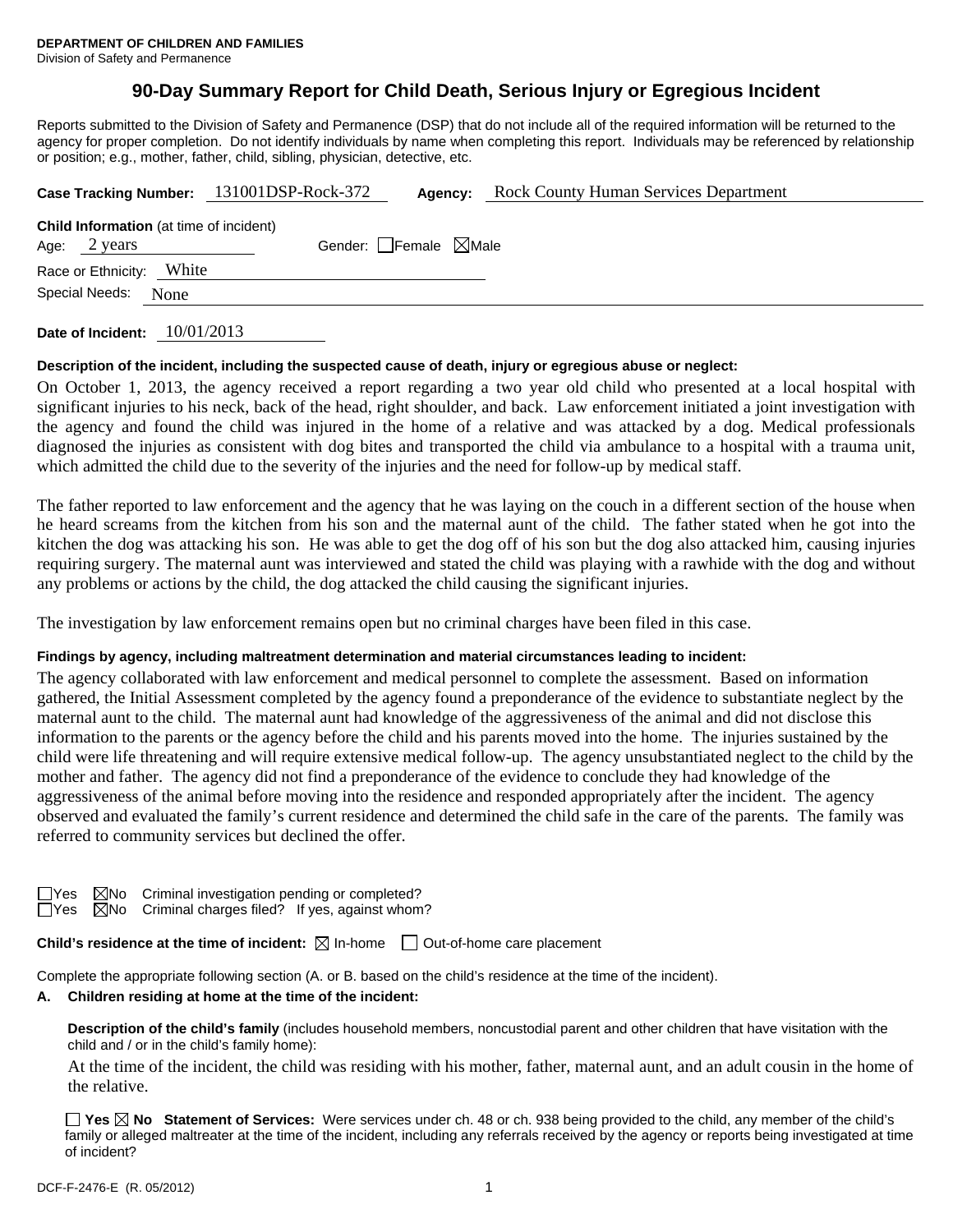## **If "Yes", briefly describe the type of services, date(s) of last contact between agency and recipient(s) of those services, and the person(s) receiving those services:**

On September 20, 2013, the agency received a CPS report that the conditions of the family residence were unsanitary for a child. The report listed a significant roach problem and other unsanitary conditions. On September 26, 2013, the agency implemented a protective plan with a relative allowing the family and child to stay in their home. The agency completed background checks on adults in the home, evaluated the residence of the residence for safety, and confirmed that it was safe for the child to reside in the home of the relative under the protective plan.

**Summary of all involvement in services as adults under ch. 48 or ch. 938 by child's parents or alleged maltreater in the previous five years:** (Does not include the current incident.) None

#### **Summary of actions taken by the agency under ch. 48, including any investigation of a report or referrals to services involving the child, any member of the child's family living in this household and the child's parents and alleged maltreater.** (Does not include the current incident.)

(Note: Screened out reports listed in this section may include only the date of the report, screening decision, and if a referral to services occurred at Access. Reports that do not constitute a reasonable suspicion of maltreatment or a reason to believe that the child is threatened with harm are not required to be screened in for an initial assessment, and no further action is required by the agency.)

On September 20, 2013, the agency received a CPS report that the conditions of the family residence were unsanitary for a child. The report listed a significant roach problem and other unsanitary conditions. The Initial Assessment completed by the agency found a preponderance of evidence to substantiate neglect to the child by both parents.

#### **Summary of any investigation involving the child, any member of the child's family and alleged maltreater conducted under ch. 48 or ch. 938 and any services provided to the child and child's family since the date of the incident:**

The agency collaborated with law enforcement and medical personnel to complete the assessment. Based on information gathered, the Initial Assessment completed by the agency found a preponderance of the evidence to substantiate neglect by the maternal aunt to the child. The maternal aunt had knowledge of the aggressiveness of the animal and did not disclose information to the parents or the agency before the child and his parents moved into the home. The injuries sustained by the child were life threatening and will require extensive medical follow-up. The agency unsubstantiated neglect to the child by the mother and father. The agency did not find a preponderance of the evidence to conclude they had knowledge of the aggressiveness of the animal before moving into the residence and responded appropriately after the incident. The agency observed and evaluated the family's current residence and determined the child safe in the care of the parents. The family was referred to community services but declined the offer.

## **B. Children residing in out-of-home (OHC) placement at time of incident:**

## **Description of the OHC placement and basis for decision to place child there:** N/A

## **Description of all other persons residing in the OHC placement home:**

N/A

**Licensing history:** Including type of license, duration of license, summary of any violations by licensee or an employee of licensee that constitutes a substantial failure to protect and promote the welfare of the child. N/A

## **Summary of any actions taken by agency in response to the incident:** (Check all that apply.)

|                    | Screening of Access report                           |             | Attempted or successful reunification                 |
|--------------------|------------------------------------------------------|-------------|-------------------------------------------------------|
| $\square$ $\times$ | Protective plan implemented                          |             | Referral to services                                  |
|                    | Initial assessment conducted                         |             | <b>Transportation assistance</b>                      |
|                    | Safety plan implemented                              |             | Collaboration with law enforcement                    |
| Ē                  | Temporary physical custody of child                  |             | Collaboration with medical professionals              |
|                    | Petitioned for court order / CHIPS (child in need of |             | Supervised visitation                                 |
|                    | protection or services)                              |             | Case remains open for services                        |
|                    | Placement into foster home                           |             | Case closed by agency                                 |
|                    | <b>Placement with relatives</b>                      |             | Initiated efforts to address or enhance community     |
|                    | Ongoing Services case management                     |             | collaboration on CA/N cases                           |
|                    |                                                      | $\boxtimes$ | Other (describe): The city attorney was contacted and |
|                    |                                                      |             | the dog was euthanized as a result of the severity of |
|                    |                                                      |             | the incident to this child and an attack on another   |
|                    |                                                      |             | child shortly after the Department's involvement.     |